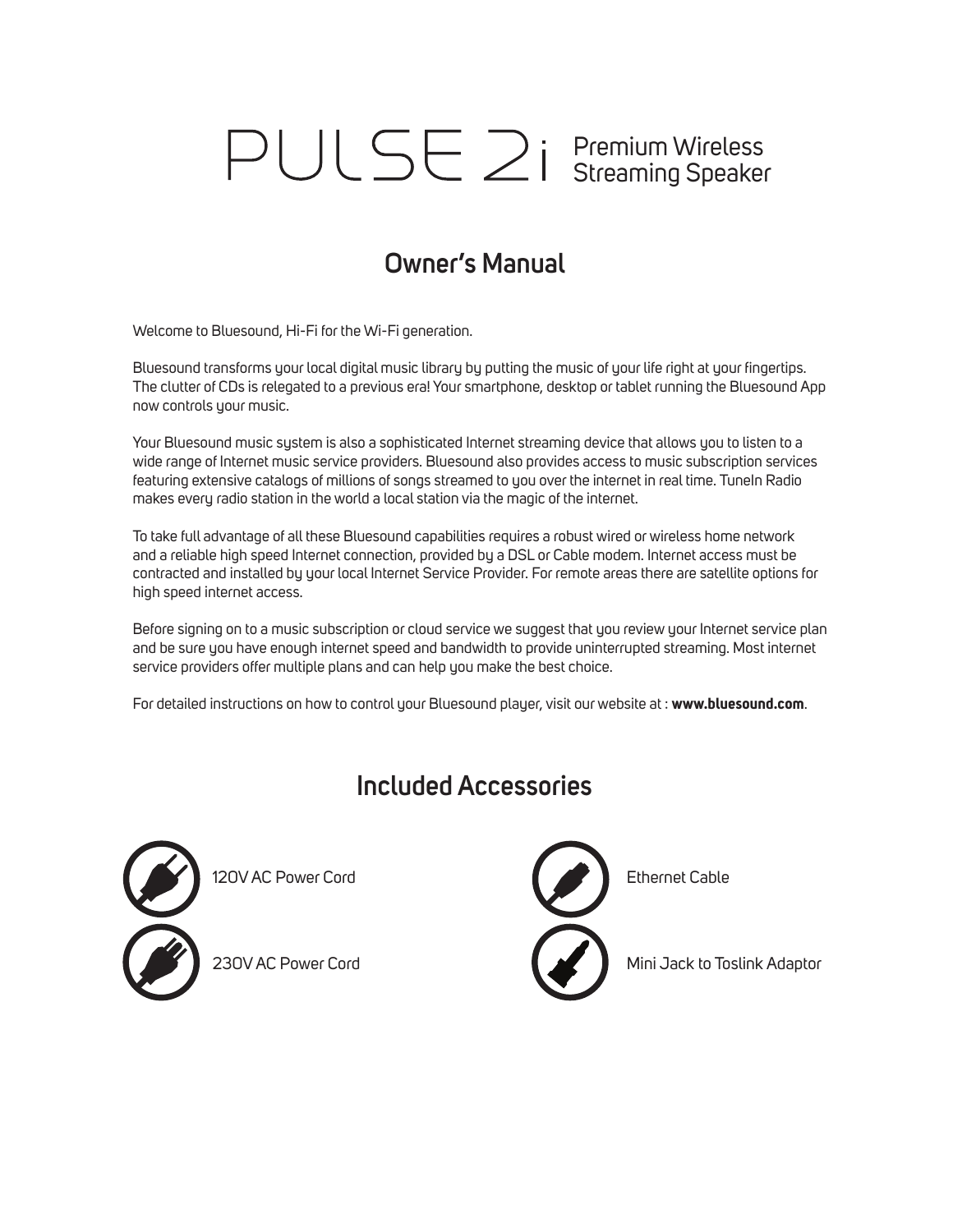



#### **STATUS INDICATOR: 1**

Below is a table of the LED blink codes and their corresponding descriptions.

| LED BLINK CODE                   | <b>DESCRIPTION</b>                                     |
|----------------------------------|--------------------------------------------------------|
| Short blue flash, then red       | Powering up, rebooting the unit                        |
| Solid green                      | Hotspot Mode                                           |
| Flashing green                   | Connecting to Network shares                           |
| Solid red                        | Cannot boot; drive error                               |
| Red pulse                        | No internet gateway                                    |
| White pulse                      | Software update available                              |
| Solid red                        | Upgrade mode                                           |
| Alternate flashing red and green | Upgrading                                              |
| Flashing blue                    | Mute mode                                              |
| Solid white                      | Indexing                                               |
| Solid blue                       | Connected to Network - ready to use with Bluesound App |
| Flashing red                     | Factory reset in progress                              |
| Solid purple                     | Hotspot timed out                                      |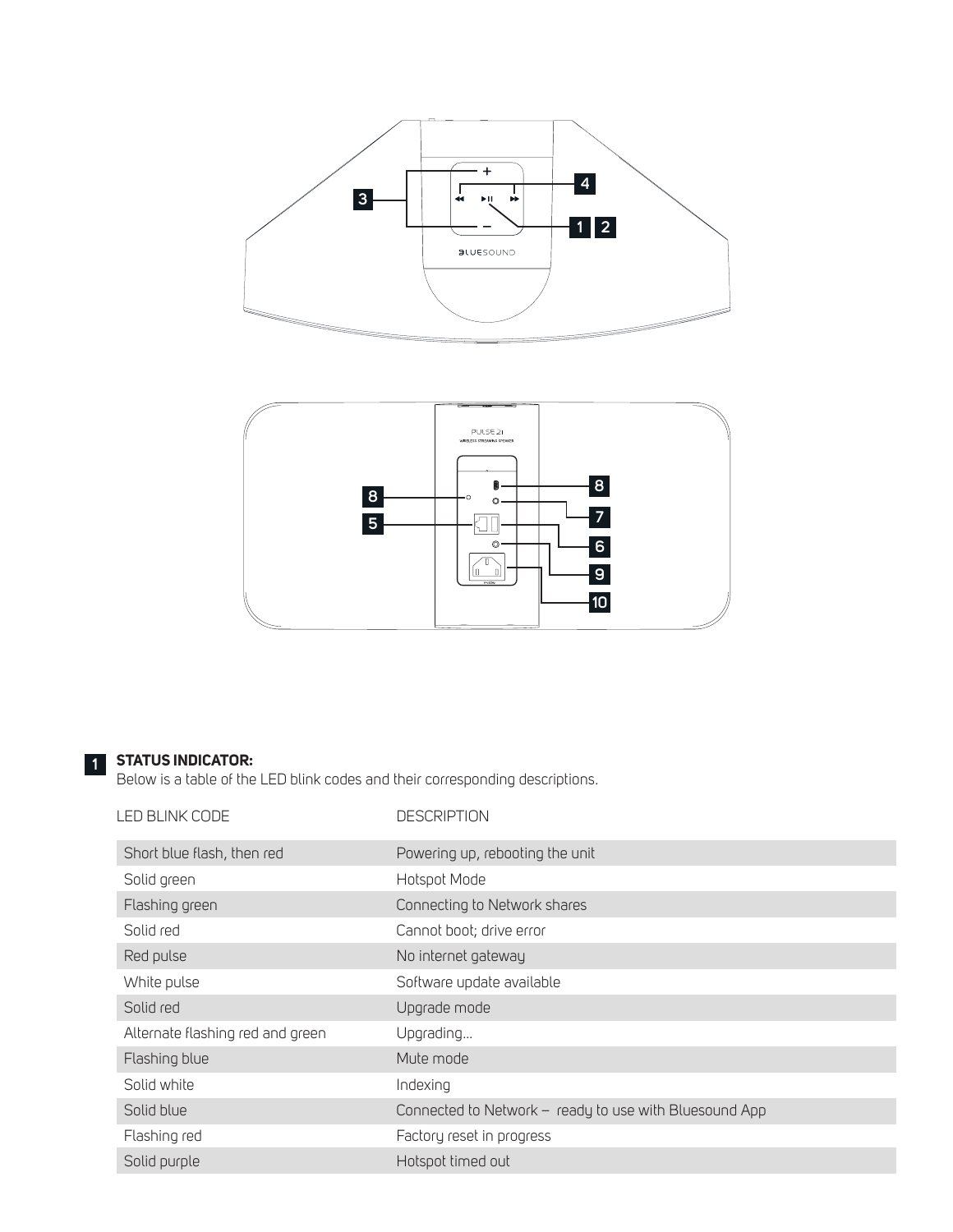**PLAY/PAUSE BUTTON**: This button has multiple functions – a visual indicator of network connectivity and a PLAY/ **2** PAUSE button. For a full listing of LED Blink Codes, please see #1 – Blink Codes. For an ungrouped Player, press the button to Play and Pause the stream. If listening to an Internet radio stream, the Pause function will work for 30 seconds. At this point, the buffer is full and the stream will Stop. When a Player is grouped, pressing the PLAY/PAUSE button will Mute that Player while other Players continue the stream. The Player's LED will flash blue when muted. **+, - (VOLUME)**: Toggle either button to vary volume level. Volume level will not change if you press and hold either **3** button. **(+):** Increase volume level **(-):** Decrease volume level

**PREVIOUS TRACK/NEXT TRACK:** These buttons can be used to go back to the previous track◄◄ or skip to the **4** next track ►► in your current playlist.

**LAN PORT:** The LAN PORT connection can be used with the Ethernet cable provided. This is an optional connection **5** since the PULSE 2i can be connected to the network through a Wi-Fi connection to your router. To setup the PULSE 2i using the LAN Port a Wired Ethernet connection is required. Using the Ethernet cable provided, connect one end of the Ethernet cable to the LAN port of your wired Ethernet broadband router and the other end to the PULSE 2i's LAN port.

**USB (TYPE A):** Connect a USB mass storage device to the USB input. Typical USB mass storage devices **6** compatible with the PULSE 2i include portable flash memory devices and external hard drives (FAT32 formatted).

**OPTICAL IN/ANALOG IN:** Using a 3.5mm Stereo Audio Cable (not provided), connect one end to the Analog In of the **7** PULSE 2i and the other end to the corresponding analog output of other compatible devices. The source will show as an Analog Input in the Navigation Drawer of the Bluesound app. Using an Optical to 3.5mm convertor (included with the PULSE 2i), a digital optical source can also be added. This will appear as Optical Input in the Navigation Drawer.

**SERVICE:** Use the SERVICE port in conjunction with USB (Type B Mini) to initially load firmware on the Player. This is **8** not for consumer use. Only Authorized Bluesound Service personnel can access this USB port and SERVICE control button.

**HEADPHONE JACK:** A 3.5mm headphone jack is located on the back of the PULSE 2i. **9**

**AC MAINS INPUT:** The PULSE 2i comes supplied with two separate AC power cords. Select the AC power cord **10**appropriate for your region. Before connecting the plug to the wall outlet, connect firmly the other end of the AC power cord to PULSE 2i's AC Mains input socket. Never force the plug into a wall outlet. An adaptor may be necessary in certain regions. Always disconnect the plug from the wall outlet first, before disconnecting the cable from the PULSE 2i's AC Mains input socket.